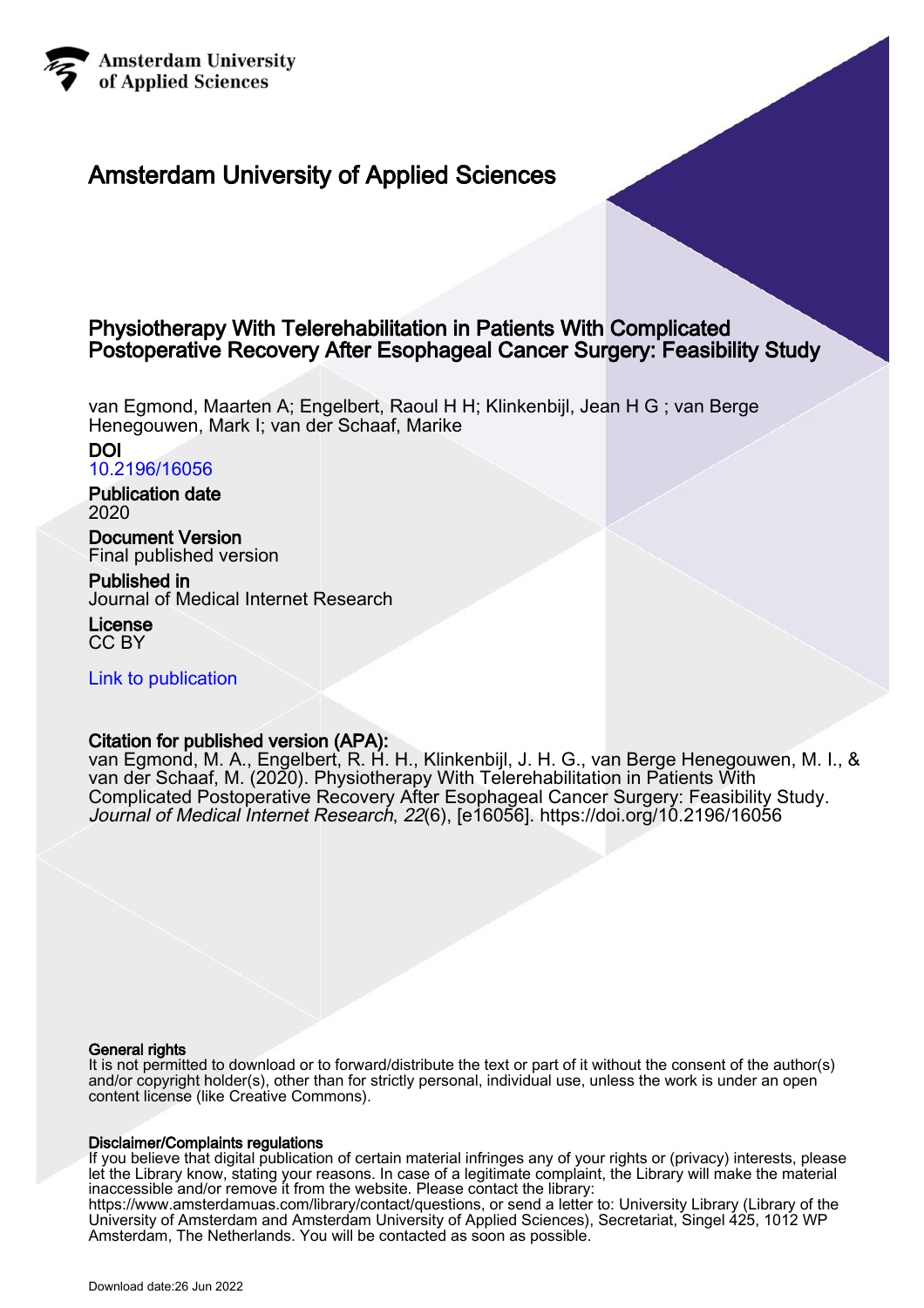**Original Paper** 

# Physiotherapy With Telerehabilitation in Patients With Complicated Postoperative Recovery After Esophageal Cancer Surgery: Feasibility Study

Maarten A van Egmond<sup>1,2,3\*</sup>, PT, MSc; Raoul H H Engelbert<sup>1,2\*</sup>, PT, PhD; Jean H G Klinkenbijl<sup>4,5\*</sup>, MD, PhD; Mark I van Berge Henegouwen<sup>6\*</sup>, MD, PhD; Marike van der Schaaf<sup>1,2\*</sup>, PT, PhD

<sup>4</sup>Department of Surgery, Gelre Hospital Apeldoorn-Zutphen, Apeldoorn, Netherlands

<sup>6</sup>Department of Surgery, Cancer Center Amsterdam, Amsterdam University Medical Centers, University of Amsterdam, Amsterdam, Netherlands \* all authors contributed equally

## **Corresponding Author:**

Maarten A van Egmond, PT, MSc Department of Rehabiltation Amsterdam University Medical Centers University of Amsterdam Meibergdreef 9 Amsterdam, 1105AZ **Netherlands** Phone: 31 621157870 Email: [m.a.vanegmond@amsterdamumc.nl](mailto:m.a.vanegmond@amsterdamumc.nl)

## *Abstract*

**Background:** Improvement of functional status with physiotherapy is an important goal for patients with postoperative complications and an increased length of hospital stay (LoS) after esophagectomy. Supervised physiotherapy with telerehabilitation instead of conventional face-to-face care could be an alternative to treat these patients in their home environment after hospital discharge (T0), but its feasibility has not yet been investigated in detail.

**Objective:** The aim of this study was to investigate the feasibility of a 12-week supervised postoperative physiotherapy intervention with telerehabilitation for patients with esophageal cancer who underwent esophagectomy and had postoperative complications or who had an increased LoS. The secondary objective was to investigate the preliminary effectiveness of telerehabilitation on functional recovery compared with usual care.

**Methods:** A prospective feasibility study with a matched historical comparison group was performed. Feasibility outcomes included willingness and adherence to participate, refusal rate, treatment duration, occurrence of adverse events, and patient satisfaction. Secondary outcome measures were measurements of musculoskeletal and cardiovascular functions and activities according to the domains of the International Classification of Functioning, Disability and Health.

**Results:** A total of 22 patients with esophageal cancer who underwent esophagectomy and had postoperative complications or an increased LoS were included. The mean age at surgery was 64.55 (SD 6.72) years, and 77% (17/22) of patients were male. Moreover, 15 patients completed the intervention. Patient adherence was 99.8% in the first 6 weeks and dropped to 75.6% in the following 6 weeks, with a mean difference of −24.3% (95% CI 1.3 to 47.2; *P*=.04). At 3 months post operation, no differences in functional status were found between the intervention group and the matched historical comparison group.

**Conclusions:** This study showed that a postoperative physiotherapeutic intervention with telerehabilitation is feasible for patients with postoperative complications or an increased LoS after esophageal cancer surgery up to 6 weeks after T0.

*(J Med Internet Res 2020;22(6):e16056)* doi:  $10.2196/16056$ 



<sup>&</sup>lt;sup>1</sup>Department of Rehabiltation, Amsterdam University Medical Centers, University of Amsterdam, Amsterdam, Netherlands

<sup>&</sup>lt;sup>2</sup> Faculty of Health, Center of Expertise Urban Vitality, Amsterdam University of Applied Sciences, Amsterdam, Netherlands

<sup>&</sup>lt;sup>3</sup> Faculty of Health, European School of Physiotherapy, Amsterdam University of Applied Sciences, Amsterdam, Netherlands

<sup>5</sup>University of Amsterdam, Amsterdam, Netherlands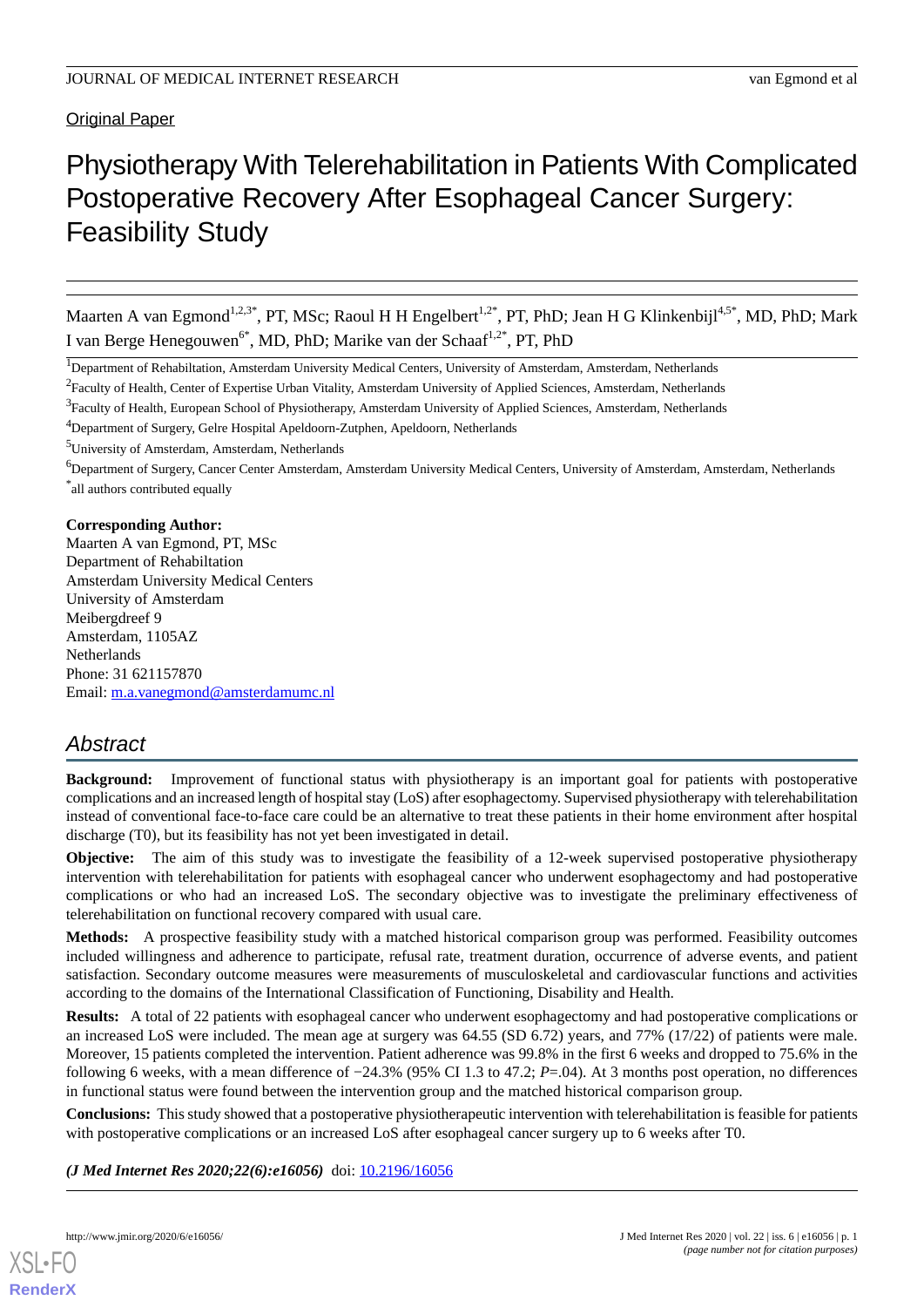## **KEYWORDS**

physical therapy modalities; telerehabilitation; telemedicine; esophageal neoplasms; surgical oncology

## *Introduction*

## **Background**

Surgical resection of the esophagus is the primary curative treatment for patients with esophageal cancer and is associated with a high risk of postoperative complications, varying from 25% to 60% [\[1](#page-10-0)[,2\]](#page-10-1). This leads to an increased length of hospital stay (LoS) and a delayed postoperative recovery, with a significant decline in physical function in the first 3 months after surgery [[2](#page-10-1)[,3\]](#page-10-2).

It has been demonstrated in many surgical populations that improving preoperative functional status by exercise training had a positive effect on long-term postoperative outcomes [[4](#page-10-3),[5\]](#page-11-0). However, recent studies have shown that preoperative functional status was not associated with postoperative complications in patients treated with esophagectomy, justifying the need to focus on treating these patients in the postoperative phase [\[6](#page-11-1),[7\]](#page-11-2).

Patients with postoperative complications after esophagectomy often have fatigue, decreased exercise capacity, and disability such as impaired walking capacity and their recovery could take up to one year and beyond  $[3,8]$  $[3,8]$  $[3,8]$  $[3,8]$ . These symptoms are explained by altered cardiopulmonary function, generalized muscle weakness, and malnutrition, and physiotherapists play an important role in improving these aspects of physical functioning [[9\]](#page-11-4).

## **Telerehabilitation as an Alternative to Face-to-Face Care**

Instead of face-to-face care, postoperative physiotherapy can also be streamed by telerehabilitation. Telerehabilitation is a medium to provide physiotherapy with electronic health (eHealth), defined as *the delivery of rehabilitation services to patients at a distance using information and communication technologies*[[10\]](#page-11-5). Telerehabilitation has shown to be a valuable tool in improving postoperative outcomes and functional recovery in surgical patients, where patients considered reduced barriers for travel, flexible exercise hours, and the ability to directly integrate exercises into daily life as positive [\[11](#page-11-6),[12\]](#page-11-7).

Moreover, telerehabilitation interventions have been valuable to overcome discontinuities that may arise in communication between hospital and primary care, where physiotherapists may have a lack of knowledge about how to treat patients after a highly complex surgery [\[13](#page-11-8)].

There is evidence showing positive effects of physiotherapy with telerehabilitation on clinical outcomes in patients with cancer, patients with cardiac disease, and patients with musculoskeletal disorders, but information on the feasibility of this intervention in the postoperative phase of patients with esophageal cancer treated with esophagectomy is lacking [[14](#page-11-9)[,15](#page-11-10)].

#### **Objectives**

Therefore, the primary objective of this prospective feasibility study was to investigate the feasibility of a 12-week supervised postoperative telerehabilitation program for patients with esophageal cancer who underwent esophagectomy and had postoperative complications or who had an increased LoS. The secondary objective was to investigate the preliminary effectiveness of telerehabilitation on functional recovery compared with a matched historical comparison group receiving usual care.

## *Methods*

## **Ethical Approval**

The Medical Ethical Committee (METC) of the Amsterdam University Medical Centers provided ethical approval for this study (NL58388.018.16). All patients provided written informed consent. As this was a feasibility study, sample size calculations have not been performed, and the initial sample size of 30 participants was pragmatically chosen. Patients could leave the study at any time for any reason if they wished to do so without any consequences.

## **Study Design**

A prospective feasibility study was performed in patients treated with esophagectomy. To assess preliminary effectiveness, the patients who underwent the complete treatment were matched with a historical comparison group of patients who underwent esophagectomy and had postoperative complications, receiving usual face-to-face care between March 2012 and October 2014. We decided to match one case to 2 patients from a historical comparison group to optimize statistical power. Data collected from this historical comparison group were part of a previous study performed by the same research group, from which the METC waived the need for informed consent [\[6](#page-11-1)]. Patients were matched for gender, age, American Society of Anesthesiologists Physical Status Classification, comorbidities, Body Mass Index, pulmonary function, surgical procedure, and severity of postoperative complications.

#### **Participants**

Patients were recruited from the surgical wards at the Gastrointestinal Oncologic Centre Amsterdam of the Amsterdam University Medical Centre, located in the Academic Medical Centre, just before discharge from the hospital by the supervising physiotherapist or the investigator. Patients who refused to participate were referred to face-to-face physiotherapy in primary care.

#### **Inclusion Criteria**

Participants were included if they were aged 18 years or older and the primary reason of hospital stay was status after esophagectomy, they had internet access at home, and they signed the informed consent form. Moreover, participants were included if they had a postoperative complication, grade 3a to 4 according to the Clavien-Dindo classification. This 5-scale

```
XSL•FO
RenderX
```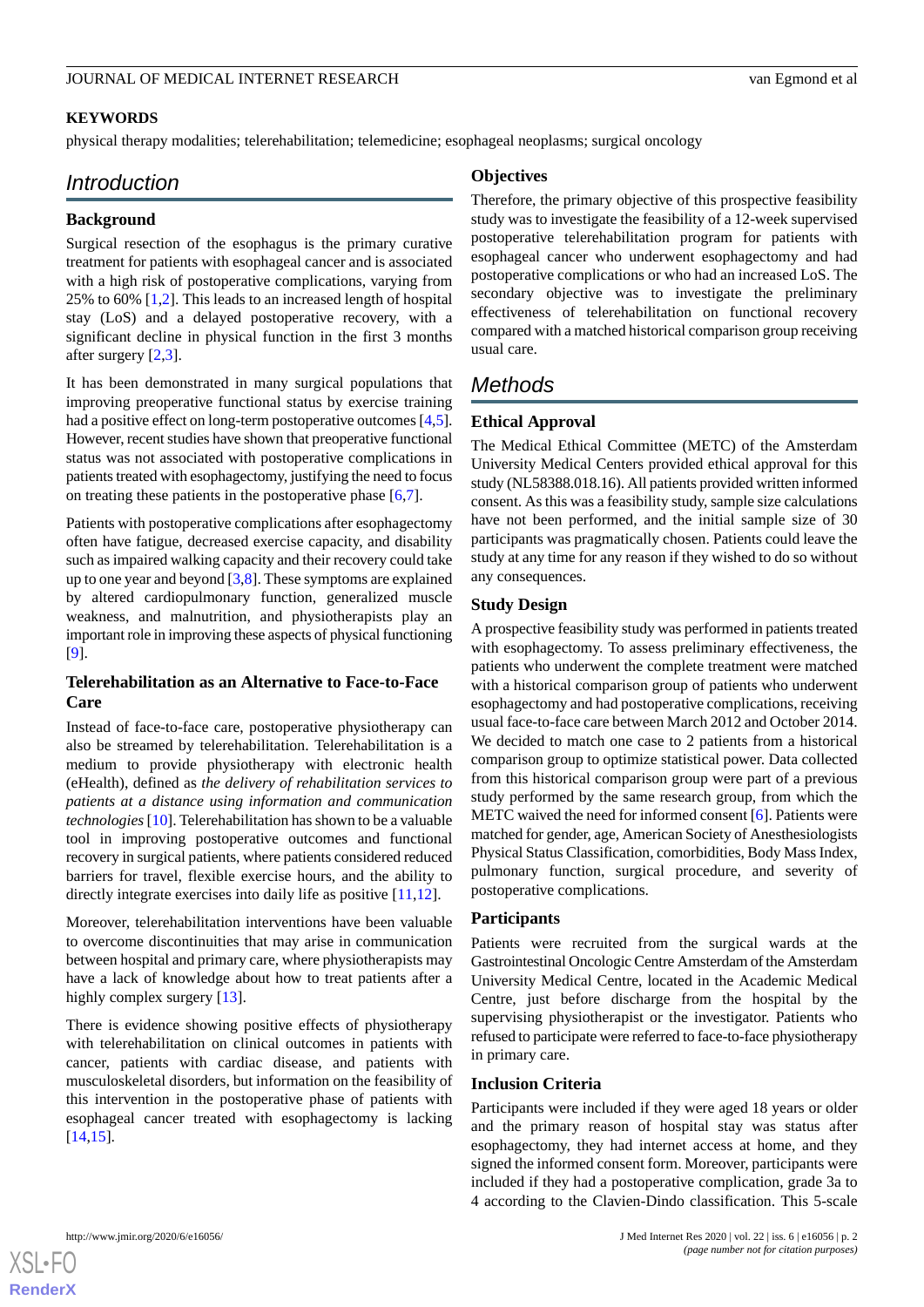classification reports surgical complications based on the type of therapy required to treat the complication [\[16](#page-11-11)]. Participants were also included if the postoperative LoS was longer than 9 days because they were physically too weak to be discharged earlier. There was an indication for face-to-face physiotherapy in primary care if a patient was not yet able to walk or transfer independently because of loss of muscle strength, mobility, or balance at discharge.

#### **Exclusion Criteria**

Patients were excluded if they were unable to complete self-reported questionnaires, insufficiently able to read or speak Dutch, had cognitive disorders, or had any other severe medical conditions that prevented them from doing unsupervised exercises at home.

#### **Intervention**

<span id="page-3-0"></span>Participants received a 12-week supervised home-based telerehabilitation intervention after hospital discharge (T0) in their home environment. Before T0, a physiotherapist from the surgical ward instructed the patient on the telerehabilitation intervention.

The telerehabilitation intervention was provided with Physitrack (Physitrack Limited). Physitrack is an eHealth platform that enables physiotherapists to design home exercise programs and track patient adherence. Patients were provided with a goal-oriented exercise program created by the physiotherapist that could be accessed by a tablet, mobile phone, or computer ([Figure 1](#page-3-0)). The physiotherapist accurately monitored the progress of the patient in weekly telephone, email, or video sessions, and exercises were adapted via the eHealth platform if needed. Physitrack had provided their services for this research project free of charge, and they will use the outcomes of this study to improve their services. They were not involved in the design, execution, analysis, and conclusions of this research. Physitrack will only have access to the published paper with its results, with no access to raw data.

Figure 1. Goal-oriented exercise program created by the physiotherapist, accessible by tablet, mobile phone, or computer (Used with permission from Physitrack).



The postoperative physiotherapeutic intervention with telerehabilitation was aimed at improving functional status. The intervention lasted 12 weeks with at least two sessions per week, depending on whether the treatment goals were achieved. The exercises were tailored to the patients' specific condition and needs, which were determined a day before T0. The physiotherapy goals were determined by using the patient-specific complaint list [\[17](#page-11-12)]. The exercises were aimed at improving the functional activity level of the patient, by increasing muscle strength, coordination, range of joint motion, and stamina. The intensity and frequency of the functional exercises were determined according to the guidelines of the American College of Sports Medicine [\[18](#page-11-13)]. Cardiorespiratory exercises to improve stamina were performed on a moderate-to-vigorous intensity level, measured using the Borg rating of perceived exertion scale (scores 6-20), for at least two sessions per week. Rating of perceived exertion with the Borg

scale is a generally used and reliable scale to monitor and evaluate exercise intensity. A score from 13 to 16 relates to the moderate-to-vigorous intensity level, and this allowed us to monitor and adapt the appropriate intensity [[19\]](#page-11-14). Exercises to improve muscle strength were performed 2 to 3 days per week on 60% to 70% of the 1 repetition maximum (moderate-to-hard intensity). We used the Holten curve that relates the percentage of the 1 repetition maximum to the estimated repetitions of that intensity. This allowed us to adapt the exercises without using fitness equipment to measure the 1 repetition maximum directly [[18,](#page-11-13)[20\]](#page-11-15).

#### **Feasibility Outcome Measures**

Feasibility outcome measures were calculated for the 15 patients who completed the 12-week supervised home-based telerehabilitation intervention. Feasibility outcomes included refusal rate; adherence to the telerehabilitation intervention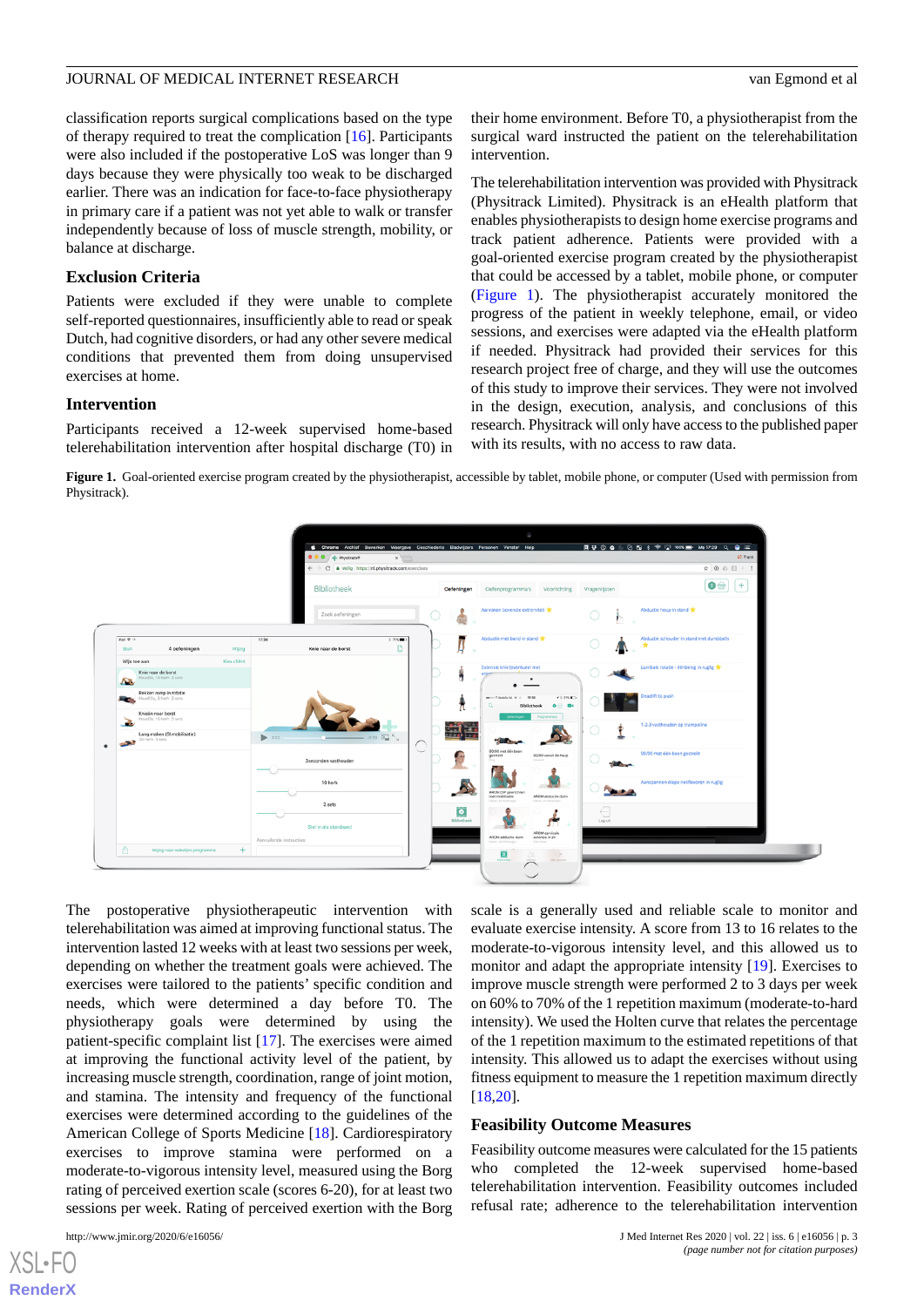operationalized in the amount and duration of email, phone, and video calls conducted by patients and physiotherapists; treatment duration per session; adverse events; and patient satisfaction. Patient satisfaction was recorded with a modified telemedicine satisfaction and usefulness questionnaire (TSUQ), a 30-item Likert-type questionnaire including 3 subscales (usefulness, communication, and user friendliness) at 6 weeks post operation (T1) and at 3 months post operation (T2) [[21\]](#page-11-16). Scores range from 30 to 150, with high scores indicating a higher satisfaction.

The telerehabilitation intervention was considered as feasible if at least an 80% adherence rate was achieved, if no adverse events took place, and if the average total patient satisfaction was higher than 75% (score >120).

#### **Effectiveness Outcome Measures**

Secondary outcome measures on preliminary effectiveness were musculoskeletal and cardiovascular functioning and level of activities according to the domains of the International Classification of Functioning, Disability and Health [\[22](#page-11-17)].

Handgrip strength was measured using the Jamar grip strength dynamometer (Lafayette Instrument Company) as a measure of generalized muscle strength [\[23](#page-11-18),[24\]](#page-11-19). Maximal inspiratory pressure was measured as an indicator of inspiratory muscle strength, with a Micro Respiratory Pressure Meter [\[2](#page-10-1),[4\]](#page-10-3). Functional lower extremity muscle function was measured with the 30-second chair stand test (30CST). This test measures extremity strength in relation to demanding functional daily activities such as stair climbing and getting out of a chair [[25\]](#page-12-0). Walking capacity was measured using the 2-min walk test (2MWT) [\[26](#page-12-1)].

Fatigue was measured using the Multidimensional Fatigue Inventory [[27\]](#page-12-2).

Self-reported activities were measured using the Longitudinal Ageing Study Amsterdam Physical Activity Questionnaire (LAPAQ) in which patients reported the type, frequency, and duration of daily activities in the past 14 days. Health-related quality of life (HRQL) was measured using the European Organization for Research and Treatment of Cancer Quality of Life Questionnaire C30, version 3.0 [\[28](#page-12-3)].

The effectiveness of outcome measures was recorded before the start of the intervention (T0) and at T1 and T2.

Standardized operating procedures of all measurements were used to guarantee uniformity and accuracy in operationalization.

Trained and experienced physiotherapists performed the standardized measurements.

## **Statistical Analysis**

Data were analyzed in the Statistical Package for the Social Sciences (version 25.0; IBM SPSS Statistics for Windows, IBM Corp). Statistical tests were analyzed two sided and considered significant with an alpha value ≤.05.

Baseline characteristics were summarized with descriptive statistics, where discrete variables were expressed as counts with percentages, ordinal variables as median and interquartile ranges (P25-75), and continuous variables as mean and standard deviation, and in case of a skewed distribution, they were expressed as median and interquartile range. Differences in outcomes before and after the intervention were determined by using a paired samples *t*test or a Wilcoxon matched-pairs signed rank test for skewed data. Differences between the intervention group and the historical comparison group were tested using a linear mixed model analysis to account for the dependency between observations.

## *Results*

## **Baseline Characteristics**

From January 2017 to October 2018, 22 patients with esophageal cancer who underwent esophagectomy were included in the study after obtaining informed consent. The study was terminated after the inclusion of the 22nd patient because we reached a point in data collection after which no new or relevant information emerged with respect to answering the primary research question.

The mean age at surgery was 64.6 (SD 6.7) years, and 77% (17/22) of patients were male. All patients received neoadjuvant chemoradiation therapy. At enrollment, mean pulmonary function expressed as a percent score of the predicted pulmonary function value was 116.1 (SD 18.7) for forced vital capacity, 109.0 (SD 19.3) for forced expiratory volume in 1 second, and 109.2 (SD 30.1) for inspiratory vital capacity. Except for 2 patients, all other patients were surgically treated with a minimally invasive transthoracic esophagectomy. In addition, 36% (8/22) of patients had a hospital stay of more than 9 days. Moreover, 91% (20/22) of patients had postoperative complications, of which 70% (14/22) required a surgical, an endoscopic, or a radiological intervention. Patient characteristics are presented in [Table 1.](#page-5-0)

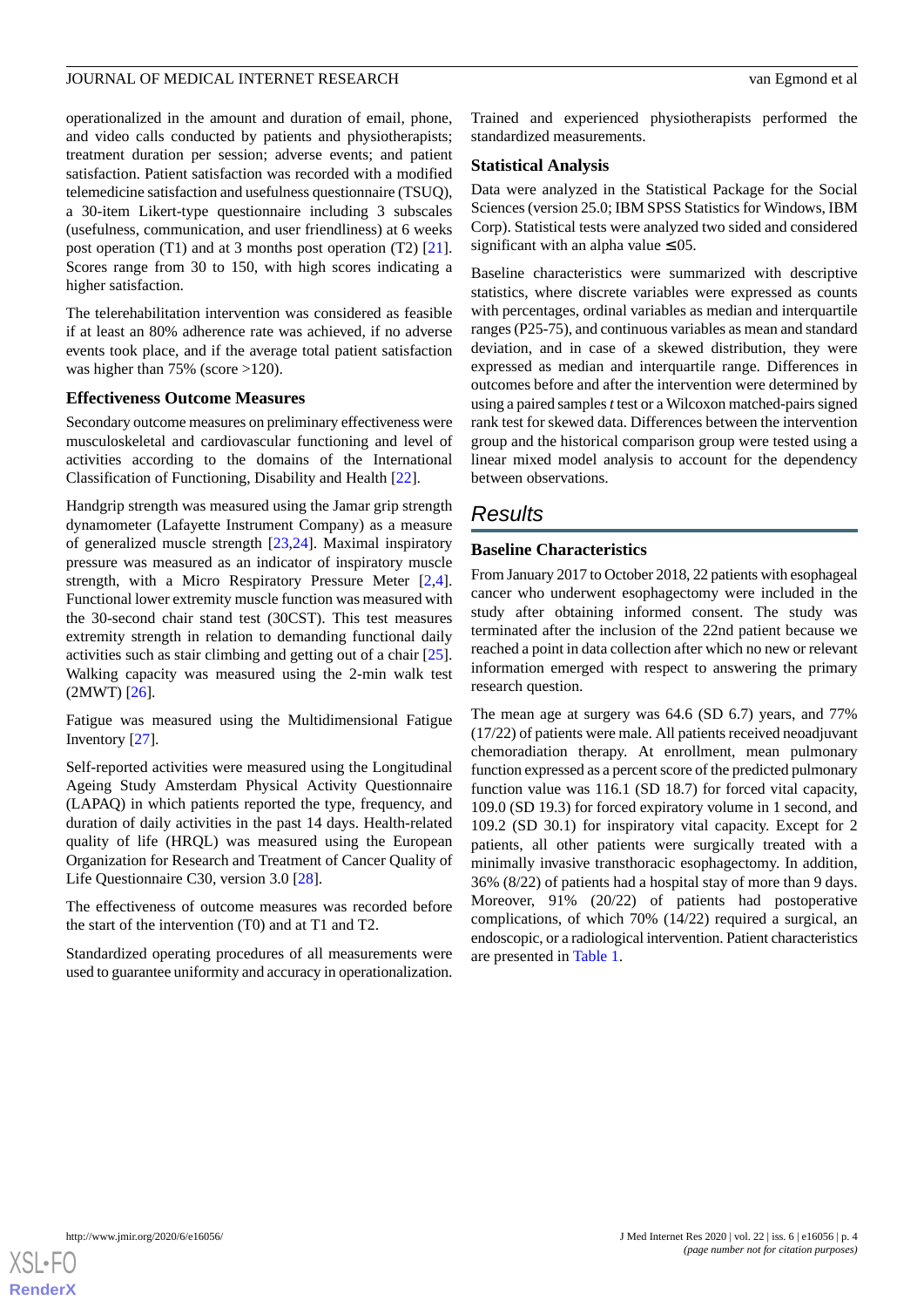<span id="page-5-0"></span>**Table 1.** Characteristics of the entire study population.

| Patient characteristics                           | Study population (N=22) |
|---------------------------------------------------|-------------------------|
| Gender (male), n (%)                              | 17(77)                  |
| ASA <sup>a</sup> classification, n (%)            |                         |
|                                                   |                         |
| I <sub>p</sub>                                    | 5(22)                   |
| $\operatorname{II}^\mathrm{c}$                    | 10(45)                  |
| III <sup>d</sup>                                  | 7(31)                   |
| Age (years), mean (SD)                            | 64.6(6.7)               |
| BMI <sup>e</sup> , mean (SD)                      | 26.5(4.4)               |
| Comorbidities, n (%)                              |                         |
| Cardiovascular                                    | 7(31)                   |
| COPD <sup>f</sup>                                 | 0(0)                    |
| ${\rm DM \ II^g}$                                 | 2(9)                    |
| Cigarette smoking                                 | 2(9)                    |
| Pulmonary function (percent predicted), mean (SD) |                         |
| $FVC^h$                                           | 116.1 (18.7)            |
| $FEV_1^i$                                         | 109.0(19.3)             |
| $IVC^j$                                           | 109.2(30.1)             |
| Surgical procedure, n (%)                         |                         |
| Transhiatal open                                  | 0(0)                    |
| Transhiatal minimally invasive                    | 1(5)                    |
| Transthoracal open                                | 0(0)                    |
| Transthoracal minimally invasive                  | 20(91)                  |
| Esophageal resection with colon interposition     | 1(5)                    |
| Clavien-Dindo postoperative complications, n (%)  |                         |
| No complications                                  | 2(9)                    |
| Grade 1                                           | 2(9)                    |
| Grade 2                                           | 4(18)                   |
| Grade 3a                                          | 3(14)                   |
| Grade 3b                                          | 4(18)                   |
| Grade 4a                                          | 7(32)                   |
| Grade 4b                                          | 0(0)                    |
| Grade 5                                           | 0(0)                    |

<sup>a</sup>ASA: American Society of Anesthesiologists.

<sup>b</sup>I: healthy person.

<sup>c</sup>II: mild systemic disease.

<sup>d</sup>III: severe systemic disease.

<sup>e</sup>BMI: body mass index is calculated as weight in kilograms divided by height in meters squared.

fCOPD: chronic obstructive pulmonary disease.

<sup>g</sup>DM II: diabetes mellitus type 2.

<sup>h</sup>FVC: functional vital capacity.

<sup>i</sup>FEV1: forced expiratory volume in the first second of expiration.

<sup>j</sup>IVC: inspiratory vital capacity.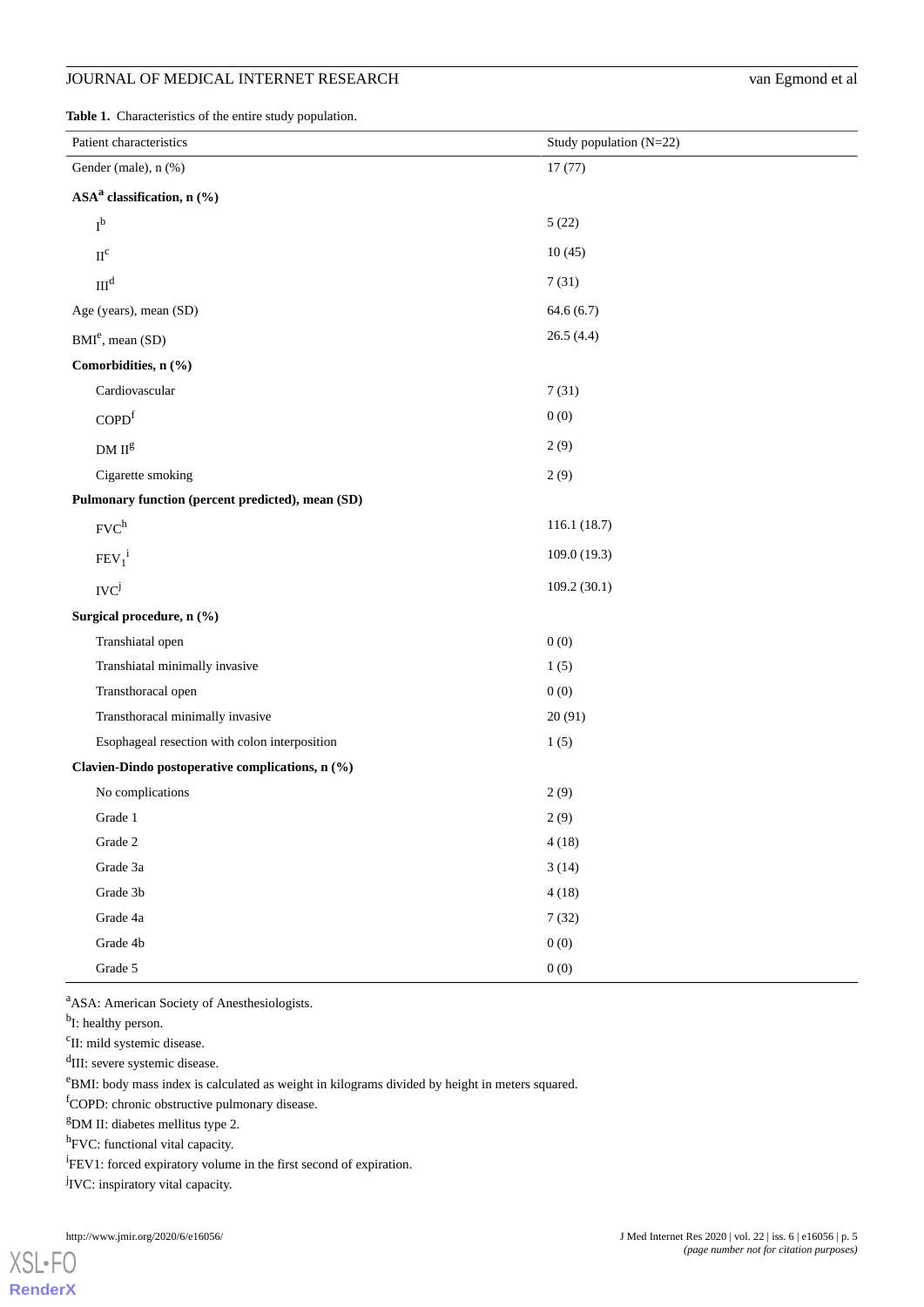## **Feasibility**

Of 22 patients, a total of 15 (68%) patients completed the 12-week program. Of the 7 patients who did not complete the study, 1 was discharged to a nursing home after inclusion, 2 quit the study intervention after 3 and 4 weeks because they preferred face-to-face physiotherapy, and 4 patients were withdrawn by the investigator because postoperative treatment required a multidisciplinary approach (n=3) or because of the presence of metastases (n=1). These patients did not systematically differ in baseline characteristics from the patients who completed the program.

The average duration of the treatment program was 11.1 (SD 5.2) weeks. Of the 4671 exercises provided to patients, 1337 (28.62%) were aimed at lower extremity muscle strength, 996 (21.32%) were aimed at respiration, and 1150 (24.62%) were aimed at walking.

Patient adherence, operationalized in the performance rate of exercises to the telerehabilitation intervention, was 99.8% in the first 6 weeks and dropped to 75.6% in the following 6 weeks, with a mean difference of −24.3% (95% CI 1.3 to 47.2; *P*=.04). The accomplishment of treatment goals was the main reason reported for being less or not adherent to the program anymore.

The physiotherapist and patients contacted each other 204 times in 243 weeks, with a minimum of 1 and a maximum of 3 times a week for coaching, for regular follow-ups, and for adjusting the treatment program, dependent on the patient's needs. Of these 204 direct patient contacts, 1 (0.5%) took place with a video connection, 26 (12.7%) with email, 122 (59.8%) with telephone, and 55 (27.0%) with live contact via home visits.

Total average patient satisfaction (range 30-150) measured at T1 was 135.0 (SD 19.5), with subscores on usefulness (range 10-50) being 44.66 (SD 7.4), communication (range 11-55) being 48.3 (SD 8.1), and user friendliness (range 9-45) being 42.8 (SD 3.2). Patients appreciated weekly follow-ups by telephone or email and especially appreciated the flexibility they had to perform the exercises at home. They rated the telerehabilitation app as user friendly, and they did not miss the physical presence of the physiotherapist to follow the exercise program. No adverse events took place during measurements or exercise sessions. Total average patient satisfaction at T2 was 139.6 (SD 15.4). [Textbox 1](#page-6-0) provides a selection of quotes provided by participants more than once about experiences with the program.

<span id="page-6-0"></span>Textbox 1. Patient experiences.

Quotes:

#### • "It gave a lot of confidence to work at home on my recovery with supervision of a PT" [Mrs S, 70 years]

- "I could do the exercises whenever I wanted, that was very convenient" [Mr W, 54 years]
- "Without this program I would never have been that far"  $[Mr J, 66 \text{ years}]$
- "I should not have thought about going to the physiotherapist twice a week" [Mrs B, 60 years]
- "By practicing at home, I knew what I was doing it for. That was very motivating" [Mr B, 62 years]
- "I missed incentives in the program" [Mr B, 49 years]
- "I did not miss the physical presence of the physiotherapist, I felt that I could always reach him through the app" [Mrs B, 64 years]
- "Along the way, I found the exercise program less relevant, I could already do my daily activities again" [Mr S, 62 years]

## **Effectiveness**

A total of 15 patients who completed the telerehabilitation program were matched with 30 patients from a historical comparison group for both pre- and postoperative characteristics (gender, age, preoperative pulmonary function, type of surgery, and postoperative complications classified according to Clavien-Dindo). [Table 2](#page-7-0) provides details about the matching characteristics.

At T0, patients in the intervention group had significantly lower functional capacity measures compared with reference values

than patients in the matched historical comparison group ([Table](#page-8-0) [3\)](#page-8-0).

At 3 months post operation, no differences in functional status measures were found between the intervention group and the matched control group [\(Table 4\)](#page-8-1).

Within the intervention group, 30CST, 2MWT, fatigue, and HRQL improved significantly between T0 and T1 and between T1 and T2, whereas activities of daily life (ADL) decreased significantly between T0 and T1 and improved again between T1 and T2 [\(Table 5\)](#page-9-0).

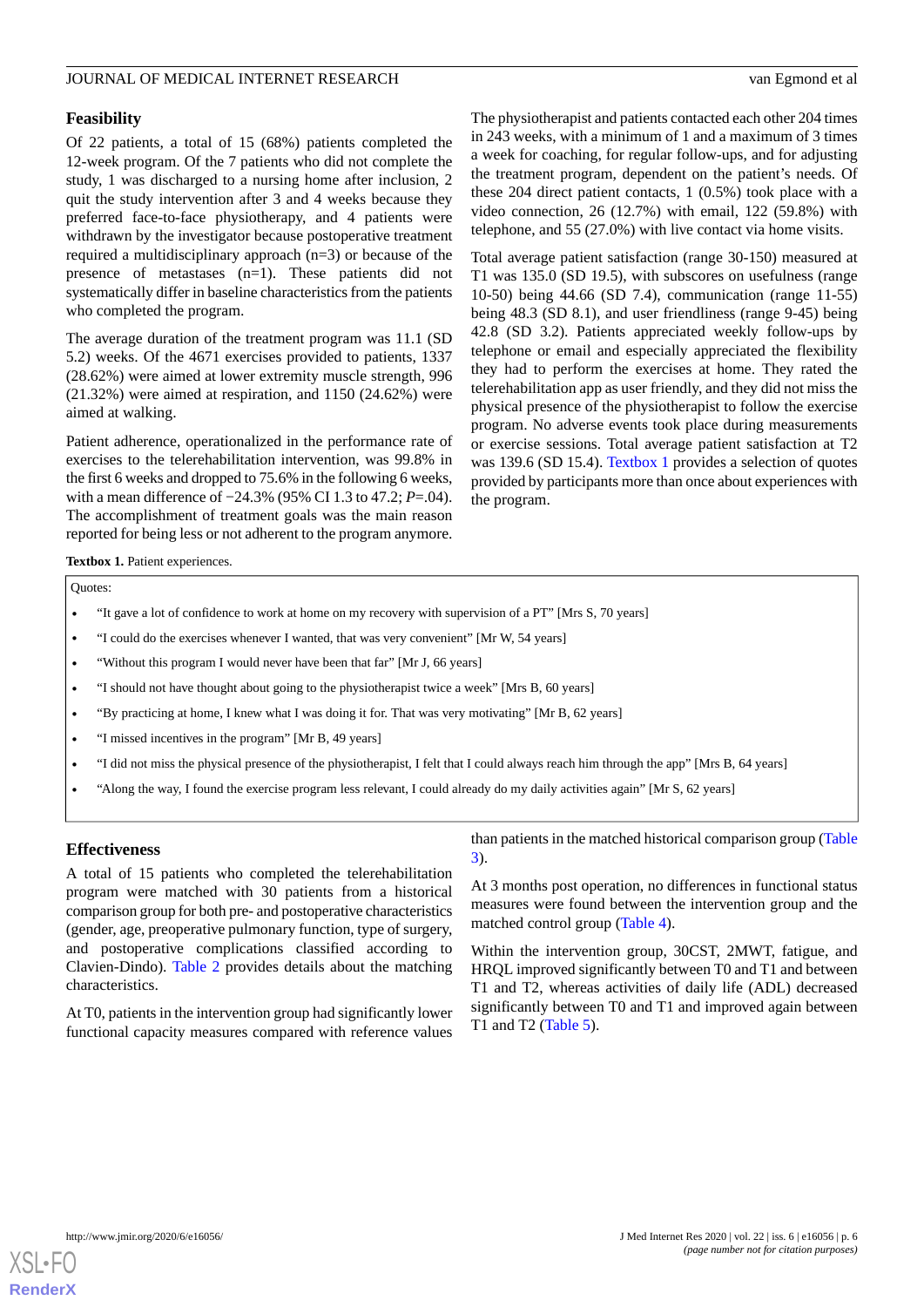<span id="page-7-0"></span>**Table 2.** Patient characteristics of the intervention group matched with a historical comparison group.

| Patient characteristics                           | Intervention $(n=15)$ | Matched controls $(n=30)$ |
|---------------------------------------------------|-----------------------|---------------------------|
| Gender (male), n (%)                              | 11(73)                | 22(73)                    |
| $ASAa$ classification, n $(\% )$                  |                       |                           |
| $\mathbf{I}^{\text{b}}$                           | 3(20)                 | 5(16)                     |
| $\operatorname{II}^\mathrm{c}$                    | 8(53)                 | 15(50)                    |
| III <sup>d</sup>                                  | 4(26)                 | 10(33)                    |
| Age (years), mean (SD)                            | 62.8(6.9)             | 60.3(7)                   |
| $BMIe$ , mean (SD)                                | 26.1(3.5)             | 25.2(4)                   |
| Comorbidities, n (%)                              |                       |                           |
| Cardiovascular                                    | 6(40)                 | 5(16)                     |
| COPD <sup>f</sup>                                 | 0(0)                  | 3(10)                     |
| ${\rm DM\ II}^{\rm g}$                            | 1(7)                  | 1(3)                      |
| Cigarette smoking                                 | 1(7)                  | 7(23)                     |
| Pulmonary function (percent predicted), mean (SD) |                       |                           |
| $FVC^h$                                           | 115.0(20.1)           | 116.3(16.2)               |
| $FEV_1^i$                                         | 105.4(20.1)           | 110.2(20.7)               |
| $IVC^j$                                           | 114.1 (21.9)          | 112.0(16.7)               |
| Surgical procedure, n (%)                         |                       |                           |
| Transhiatal open                                  | 0(0)                  | 0(0)                      |
| Transhiatal minimally invasive                    | 0(0)                  | 2(7)                      |
| Transthoracal open                                | 0(0)                  | 1(3)                      |
| Transthoracal minimally invasive                  | 14 (93)               | 27 (90)                   |
| Esophageal resection with colon interposition     | 1(7)                  | 0(0)                      |
| Clavien-Dindo postoperative complications, n (%)  |                       |                           |
| No complications                                  | 2(13)                 | 11(37)                    |
| Grade 1                                           | 2(13)                 | 4(13)                     |
| Grade 2                                           | 2(13)                 | 7(23)                     |
| Grade 3a                                          | 3(20)                 | 4(13)                     |
| Grade 3b                                          | 2(13)                 | 1(3)                      |
| Grade 4a                                          | 4(27)                 | 2(7)                      |
| Grade 4b                                          | 0(0)                  | 1(3)                      |
| Grade 5                                           | 0(0)                  | 0(0)                      |

<sup>a</sup>ASA: American Society of Anesthesiologists.

<sup>b</sup>I: healthy person.

<sup>c</sup>II: mild systemic disease.

<sup>d</sup>III: severe systemic disease.

<sup>e</sup>BMI: body mass index is calculated as weight in kilograms divided by height in meters squared.

fCOPD: chronic obstructive pulmonary disease.

<sup>g</sup>DM II: diabetes mellitus type 2.

<sup>h</sup>FVC: functional vital capacity.

<sup>i</sup>FEV1: forced expiratory volume in the first second of expiration.

<sup>j</sup>IVC: inspiratory vital capacity.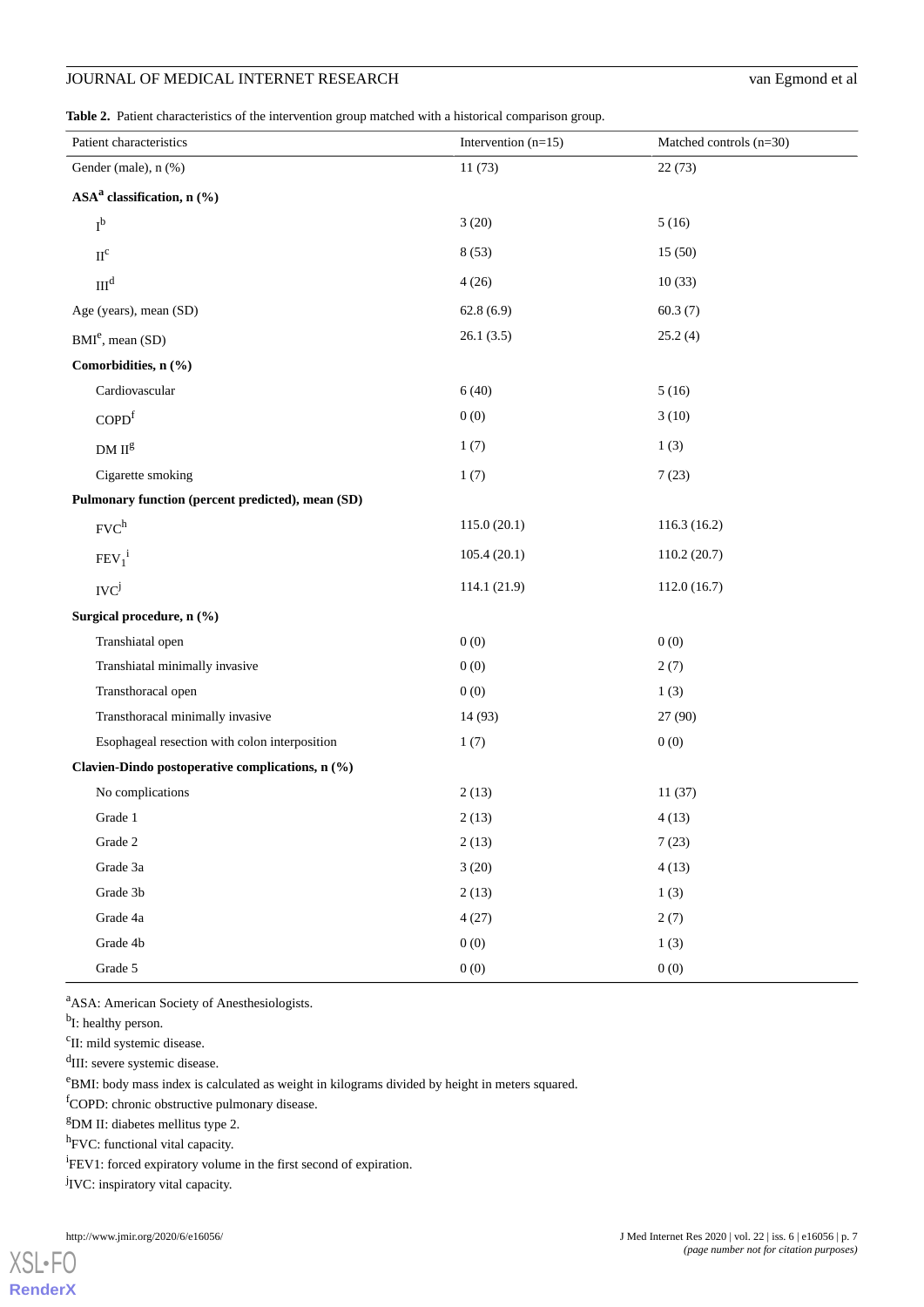<span id="page-8-0"></span>**Table 3.** Functional status capacity outcome measures at hospital discharge (T0). Beta values represent the differences in functional status between the historical control group and the intervention group at T0.

| Functional status outcome               | Intervention | Control      | <b>B</b> eta | 95% CI             | P value           |
|-----------------------------------------|--------------|--------------|--------------|--------------------|-------------------|
| $RHGSa$ (percent predicted), mean (SD)  | 92.4(19.7)   | 107.9(23.2)  | $-15.5$      | $-31.9$ to 0.79    | $.04^{b}$         |
| $LHGSc$ (percent predicted), mean (SD)  | 97.1 (20.8)  | 106.2(22.4)  | $-11.9$      | $-26.6$ to 2.9     | 11 <sup>b</sup>   |
| $30CSTd$ (percent predicted), mean (SD) | 50.8 (31.6)  | 89.0 (34.4)  | $-33.2$      | $-53.8$ to $-12.7$ | .003 <sup>b</sup> |
| $2MWTe$ (meters), mean (SD)             | 117.4(50.6)  | 154.4 (32.3) | $-22.6$      | $-42.7$ to $-2.5$  | $.03^{b}$         |

<sup>a</sup>RHGS: right-hand grip strength.

<sup>b</sup>P≤.05 is considered significant.

<sup>c</sup>LHGS: left-hand grip strength.

<sup>d</sup>30CST: 30-second chair stand test.

<span id="page-8-1"></span><sup>e</sup>2MWT: 2-min walk test.

**Table 4.** Within-group differences between hospital discharge (T0) and 3 months post operation (T2) and between-group differences at T2 in measures of functional status. Within-group differences represent the differences in functional status between T0 and T2. Beta values represent the differences in functional status between the historical control group and the intervention group at T2.

| <b>Functional status</b><br>outcome | Within-group differences $(T0-T2)^{a,b}$ |                     |                                |                          | Between-group differences at T2 |           |
|-------------------------------------|------------------------------------------|---------------------|--------------------------------|--------------------------|---------------------------------|-----------|
|                                     | Intervention $(n=15)$                    |                     | Historical control $(n=30)$    |                          | Beta                            |           |
|                                     | Mean $(95\% \text{ CI})$                 | $P$ value           | Mean $(95\% \text{ CI})$       | $P$ value                | Mean $(95\% \text{ CI})$        | $P$ value |
| LHGS <sup>c</sup>                   | $10.4$ (0.1 to 20.8)                     | .048 <sup>d</sup>   | $-4.1$ ( $-8.7$ to 0.5)        | .08                      | $0.8$ (14.2 to $-12.7$ )        | .91       |
| RHGS <sup>e</sup>                   | $12.3(0.9 \text{ to } 23.7)$             | .04 <sup>d</sup>    | $-3.2$ ( $-8.9$ to 2.4)        | .25                      | $-1.0$ ( $-15.3$ to 13.3)       | .89       |
| MIP <sup>f,g</sup>                  | $\mathbf{h}$                             |                     |                                | $\overline{\phantom{0}}$ | $13.7 (-14.0 \text{ to } 41.4)$ | .32       |
| 30 <sup>2</sup>                     | 69.7 (51.6 to 87.8)                      | < 0.01 <sup>d</sup> | 29.8 (18.7 to 40.9)            | < 0.01 <sup>d</sup>      | $5.9$ (-15.3 to 27.0)           | .58       |
| 2MWT <sup>J</sup>                   | 82.4 (53.4 to<br>111.3)                  | .001 <sup>d</sup>   | 41.2 $(27.3 \text{ to } 55.1)$ | < 0.01 <sup>d</sup>      | $16.8$ ( $-7.6$ to 41.2)        | .17       |
| $ADL^{g,k}$                         |                                          |                     |                                |                          | $-444.3$ ( $-1417.0$ to 528.3)  | .36       |
| Fatigue <sup>g</sup>                |                                          |                     |                                |                          | $-3.6$ ( $-16.0$ to 8.8)        | .55       |
| $HRQL$ <sup>1</sup>                 |                                          |                     |                                |                          | $3.5$ (-9.0 to 16.11)           | .57       |

<sup>a</sup>T0: hospital discharge.

<sup>b</sup>T2: 3 months post operation.

<sup>c</sup>LHGS: left-hand grip strength.

<sup>d</sup>P<.05 is considered significant.

<sup>e</sup>RHGS: right-hand grip strength.

<sup>f</sup>MIP: maximal inspiratory pressure.

<sup>g</sup>These measurements were not performed at T0 and therefore were excluded from this analysis.

h<sub>Missing data.</sub>

<sup>i</sup>30CST: 30-second chair stand test.

<sup>j</sup>2MWT: 2-min walk test.

<sup>k</sup>ADL: activities of daily life.

 ${}^{1}$ HRQL: health-related quality of life.

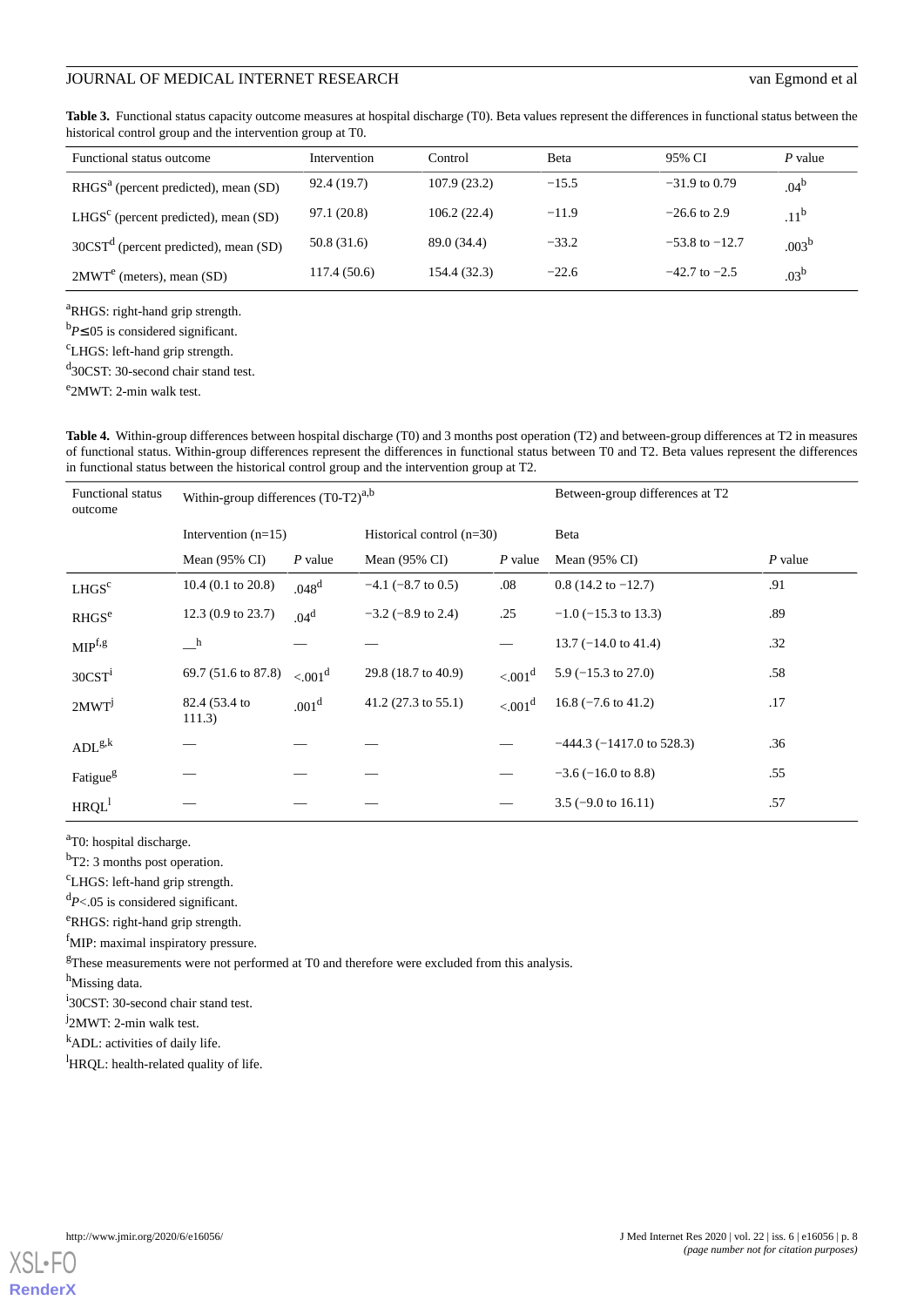<span id="page-9-0"></span>**Table 5.** Mean differences in functional status outcomes between hospital discharge and 6 weeks post operation (T1) and between T1 and 3 months post operation in the intervention group (n=15).

| Measurements                  | $\Delta^{a}$ T0-T1 <sup>b,c</sup> (95% CI) | $P$ value         | $\Delta T1 - T2^d$ (95% CI)    | $P$ value         |
|-------------------------------|--------------------------------------------|-------------------|--------------------------------|-------------------|
| RHGS <sup>e</sup>             | $7.4$ ( $-5.1$ to 19.8)                    | .22               | $5.1$ (-1.5 to 11.6)           | .12               |
| LHGS <sup>f</sup>             | $9.6 (-0.6 \text{ to } 19.8)$              | .06               | $1.0$ (-5.0 to 6.9)            | .74               |
| MIP <sup>g,h</sup>            | $\overline{\phantom{a}}^i$                 |                   | $9.6 (-1.1 \text{ to } 20.3)$  | .07               |
| 30 <sub>CST</sub>             | 53.0 (38.5 to 67.5)                        | $< 0.01^k$        | 19.0 $(10.2 \text{ to } 27.9)$ | .001 <sup>k</sup> |
| $2$ MWT $(m)^{1}$             | $51.0(21.9 \text{ to } 80.2)$              | .002 <sup>k</sup> | 30.3 (15.5 to 445.0)           | .001 <sup>k</sup> |
| $MFIm$ fatigue                | $-10.2$ ( $-16.8$ to $-3.6$ )              | $.007^{k}$        | $-16.8$ ( $-24.6$ to $-9.0$ )  | .001 <sup>k</sup> |
| EORTC QLQ $C30n$ , (score)    | $25.6(14.6 \text{ to } 36.5)$              | $< 0.01^k$        | 14.6 $(6.4 \text{ to } 22.8)$  | .002 <sup>k</sup> |
| LAPAQ <sup>o</sup> (kcal/day) | $-514.7$ ( $-866.7$ to 160.7)              | .008 <sup>k</sup> | 173.6 (9.5 to 337.7)           | $.04^k$           |

<sup>a</sup>Λ: mean difference.

<sup>b</sup>T0: hospital discharge.

<sup>c</sup>T1: 6 weeks post operation.

 $d_{\text{T2}:}$  3 months post operation.

<sup>e</sup>RHGS: right-hand grip strength.

<sup>f</sup>LHGS: left-hand grip strength.

<sup>g</sup>MIP: maximal inspiratory pressure.

hThese measurements were not performed at T0 and therefore were excluded from this analysis.

<sup>i</sup>Missing data.

<sup>j</sup>30CST: 30-second chair stand test.

 $k_{P<.05}$  is considered significant.

<sup>1</sup>2MWT: 2-min walk test.

 $<sup>m</sup>$ MFI: Multidimensional Fatigue Inventory; scores range from 20 to 100, with a higher score representing more fatigue and reduced activity/motivation.</sup> <sup>n</sup>EORTC QLQ C30: European Organization for Research and Treatment of Cancer Quality of Life Questionnaire C30; scores range from 0 to 100, with high scores indicating a better quality of life.

<sup>o</sup>LAPAQ: Longitudinal Ageing Study Amsterdam physical activity questionnaire; total amount of activities in kilocalories per day.

## *Discussion*

## **Principal Findings**

To our knowledge, this is the first study demonstrating that postoperative physiotherapy with telerehabilitation is feasible in patients with postoperative complications after esophagectomy, primarily in the first 6 weeks after T0. This is in line with a study by Latham et al [\[11](#page-11-6)], who stated that telerehabilitation is a valuable tool to manage postoperative outcomes and functional progress directly after T0 in a patient's home environment.

The adherence rates were significantly higher in the first 6 weeks after T0 than in the following 6 weeks, where patients reported that they were generally more able to perform their ADL and were less dependent on the telerehabilitation intervention, which might explain the lower adherence rates despite a further incline in functional status. From a functional perspective, these lower adherence rates should be interpreted as a desired outcome, because it illustrates the patient's gradual independence of physiotherapeutic care.

The consistently high patient satisfaction rates of the telerehabilitation intervention in our study are confirmed in a systematic review by Mair et al [[29\]](#page-12-4), who stated that the greatest

[XSL](http://www.w3.org/Style/XSL)•FO **[RenderX](http://www.renderx.com/)**

advantages experienced by patients were increased accessibility of specialist expertise, increased flexibility, less travel required, and reduced waiting times. This is also in agreement with the study by Moffet et al [[30\]](#page-12-5), who investigated patient satisfaction with in-home telerehabilitation after total knee arthroplasty and found similar results, concluding that patient satisfaction was at least equal to conventional health care delivery.

In this study, we compared patients who underwent the telerehabilitation program with a historical comparison group of patients receiving usual care and found equal functional status outcome measures at T2. This is in line with studies that found telerehabilitation interventions to be equally effective as usual care on at least one outcome measure; however, overall significant evidence in favor of telerehabilitation was still lacking [[31](#page-12-6)[,32](#page-12-7)].

Despite the similar functional outcomes at T2, it has to be noted that most of the functional status outcome measures of our intervention group at T0 were significantly lower than those of the matched historical comparison group. It could be argued that the intervention group gained more progress on functional status because of the physiotherapeutic treatment with telerehabilitation, in comparison with the matched historical comparison group, ultimately resulting in equal outcomes at T2.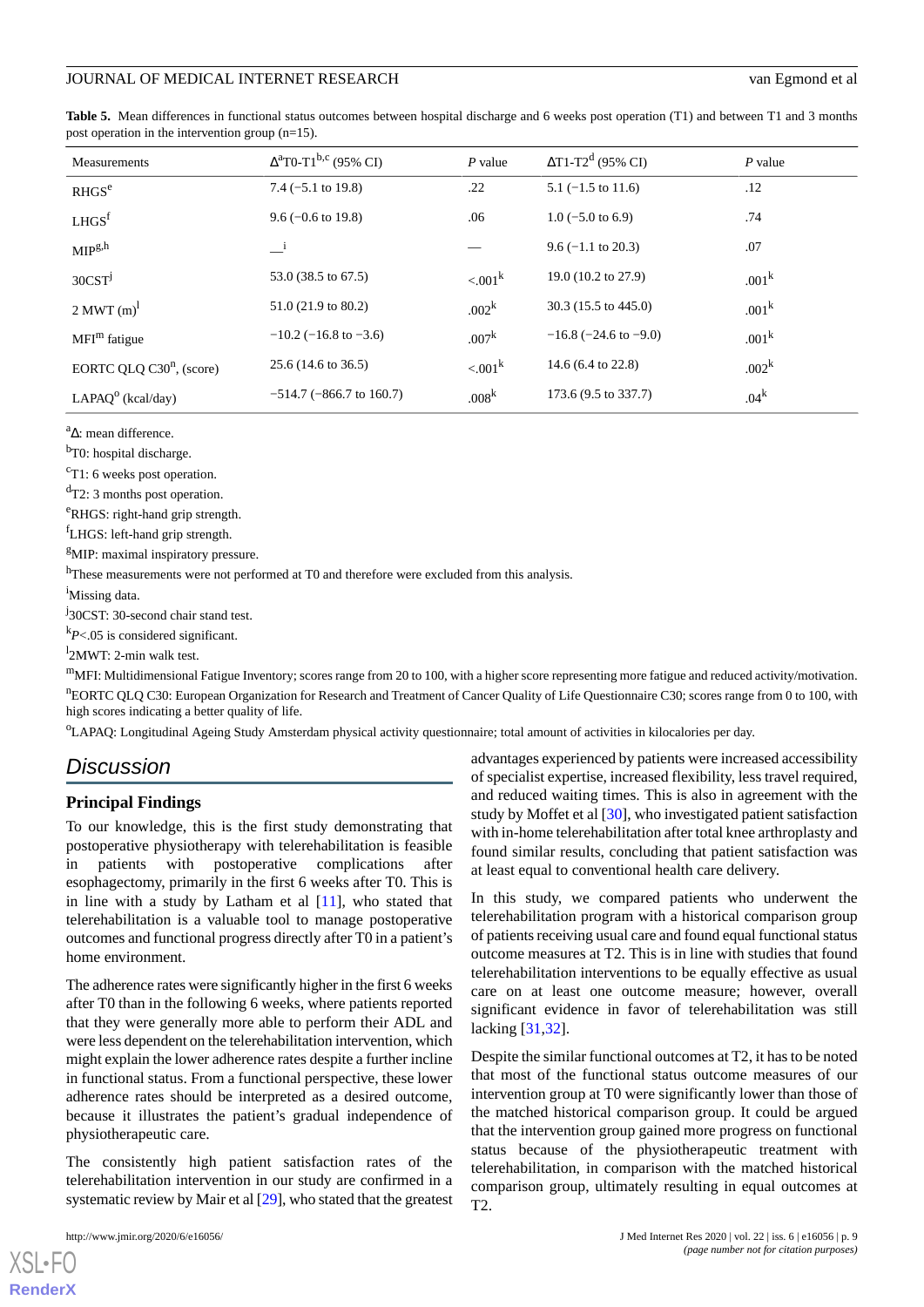Within the intervention group, most of the functional outcome measures significantly improved between T0-T1 and T1-T2, apart from ADL that significantly decreased during the first 6 weeks of the intervention and was restored in the following 6 weeks. A possible explanation could be that after T0, patients mostly stayed at home because they felt too weak to keep up with their ADL. Moreover, in the first 6 weeks, the telerehabilitation intervention primarily focused on increasing muscle strength of the lower extremities. After 6 weeks, the shift was gradually made toward implementing the exercises in daily life, finally resulting in a significant increase in ADL in the following 6 weeks.

## **Limitations**

This study has intrinsic limitations. First, only 22 patients were included in this study, of which 15 patients completed the study. This might limit the generalizability of our findings. However, despite the small sample size, the included participants represented the population of interest in terms of baseline characteristics and postoperative complications. Moreover, inclusion was terminated after the inclusion of the 22nd participant because no new findings were to be expected with adding new participants to the study.

Second, this study was not a pilot feasibility trial, where patients were randomly assigned either to the intervention group or a control group to determine the effectiveness of investigational treatment. Instead, we compared the intervention group with a matched historical comparison group. Therefore, bias could not be ruled out completely.

We were not able to compare functional status outcome measures half way through the telerehabilitation intervention because the historical controls were not measured at T1.

Third, patient satisfaction was measured with a modified TSUQ that had not been validated in this specific population. Kairy et al [[33\]](#page-12-8) in their systematic review investigating clinical outcomes, clinical process, health care utilization, and costs associated with telerehabilitation concluded that patient satisfaction ratings were generally high, irrespective of the population. However, they also stated that operationalization and standardization of satisfaction were frequently lacking and too much focus was on the technology aspect instead of aspects of service delivery. The satisfaction questionnaire we used addressed both aspects, and therefore, we are confident that the satisfaction ratings were representative of the telerehabilitation intervention provided.

## **Conclusions**

This study shows that patients are able to improve their functional status by doing functional exercises in their own meaningful environment supported by telerehabilitation and tablet use with distant guidance from an experienced physiotherapist. The feasibility of the physiotherapeutic intervention with telerehabilitation for this specific patient category has implications for (re)organizing postoperative physiotherapeutic care in the patient's home environment. Telerehabilitation cannot replace face-to-face physiotherapy as physical examination remains to be necessary, but taking into account positive adherence rates and satisfaction, we strongly suggest considering this way of treatment delivery for patients with esophageal cancer treated with surgery and having postoperative complications, especially in the first 6 weeks after T0. We also recommend investigating the potential cost-effectiveness of telerehabilitation compared with usual care. Although we found equal functional status outcomes in both the intervention group and the historical comparison group at T2, we suggest performing a randomized controlled trial to draw firm conclusions on its effectiveness.

## **Acknowledgments**

The authors would like to acknowledge Sander Steenhuizen, PT, and Sven Geelen, PT, MSc, for recruiting participants and performing measurements. The authors would also like to acknowledge Physitrack, who provided their services for this research project free of charge without being involved in the design, execution, analysis, and conclusions of this research. This work was supported by a Doctoral Grant for Teachers (023.003.016) in 2014 by the Dutch Research Council (Nederlandse organisatie voor Wetenschappelijk Onderzoek). MB reports research grants from Olympus and Stryker, in addition to consulting fees from Medtronic, Johnson and Johnson, and Mylan, in areas unrelated to this study.

## <span id="page-10-0"></span>**Conflicts of Interest**

<span id="page-10-1"></span>None declared.

## <span id="page-10-2"></span>**References**

- 1. Grotenhuis BA, Wijnhoven BP, Grüne F, van Bommel J, Tilanus HW, van Lanschot JJ. Preoperative risk assessment and prevention of complications in patients with esophageal cancer. J Surg Oncol 2010 Mar 1;101(3):270-278. [doi: [10.1002/jso.21471\]](http://dx.doi.org/10.1002/jso.21471) [Medline: [20082349\]](http://www.ncbi.nlm.nih.gov/entrez/query.fcgi?cmd=Retrieve&db=PubMed&list_uids=20082349&dopt=Abstract)
- <span id="page-10-3"></span>2. Feeney C, Reynolds JV, Hussey J. Preoperative physical activity levels and postoperative pulmonary complications post-esophagectomy. Dis Esophagus 2011 Sep;24(7):489-494. [doi: [10.1111/j.1442-2050.2010.01171.x](http://dx.doi.org/10.1111/j.1442-2050.2010.01171.x)] [Medline: [21309920\]](http://www.ncbi.nlm.nih.gov/entrez/query.fcgi?cmd=Retrieve&db=PubMed&list_uids=21309920&dopt=Abstract)
- 3. O'Neill L, Moran J, Guinan EM, Reynolds JV, Hussey J. Physical decline and its implications in the management of oesophageal and gastric cancer: a systematic review. J Cancer Surviv 2018 Aug;12(4):601-618. [doi: [10.1007/s11764-018-0696-6\]](http://dx.doi.org/10.1007/s11764-018-0696-6) [Medline: [29796931](http://www.ncbi.nlm.nih.gov/entrez/query.fcgi?cmd=Retrieve&db=PubMed&list_uids=29796931&dopt=Abstract)]
- 4. Dronkers JJ, Lamberts H, Reutelingsperger IM, Naber RH, Dronkers-Landman CM, Veldman A, et al. Preoperative therapeutic programme for elderly patients scheduled for elective abdominal oncological surgery: a randomized controlled pilot study. Clin Rehabil 2010 Jul;24(7):614-622. [doi: [10.1177/0269215509358941](http://dx.doi.org/10.1177/0269215509358941)] [Medline: [20530651\]](http://www.ncbi.nlm.nih.gov/entrez/query.fcgi?cmd=Retrieve&db=PubMed&list_uids=20530651&dopt=Abstract)

 $XS$ -FO **[RenderX](http://www.renderx.com/)**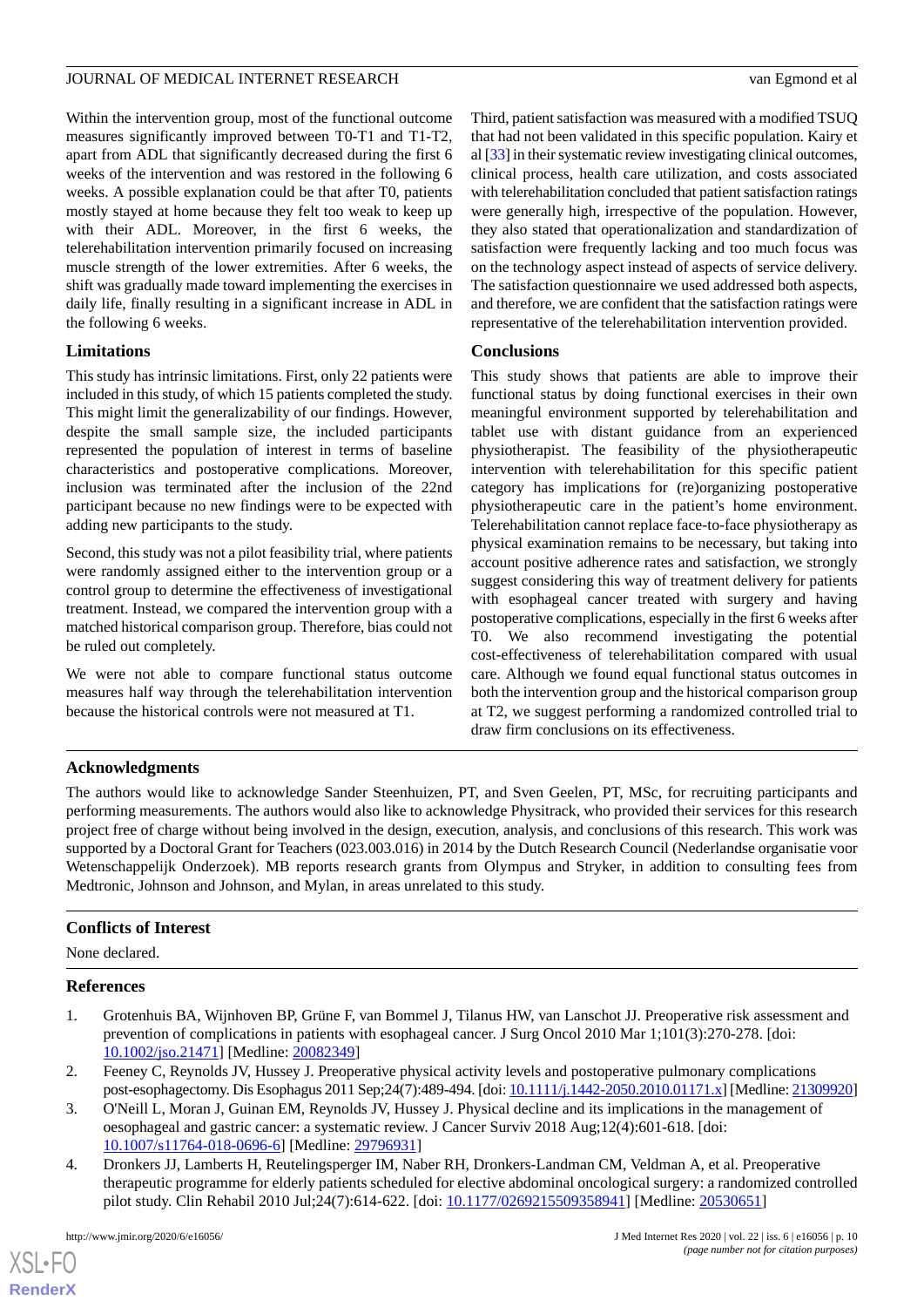- <span id="page-11-0"></span>5. Hulzebos EH, Helders PJ, Favié NJ, de Bie RA, Brutel de la Riviere A, van Meeteren NL. Preoperative intensive inspiratory muscle training to prevent postoperative pulmonary complications in high-risk patients undergoing CABG surgery: a randomized clinical trial. J Am Med Assoc 2006 Oct 18;296(15):1851-1857. [doi: [10.1001/jama.296.15.1851](http://dx.doi.org/10.1001/jama.296.15.1851)] [Medline: [17047215](http://www.ncbi.nlm.nih.gov/entrez/query.fcgi?cmd=Retrieve&db=PubMed&list_uids=17047215&dopt=Abstract)]
- <span id="page-11-1"></span>6. van Egmond MA, van der Schaaf M, Klinkenbijl JH, Engelbert RH, van Berge Henegouwen MI. Preoperative functional status is not associated with postoperative surgical complications in low risk patients undergoing esophagectomy. Dis Esophagus 2017 Jan 1;30(1):1-7. [doi: [10.1111/dote.12469\]](http://dx.doi.org/10.1111/dote.12469) [Medline: [26918788](http://www.ncbi.nlm.nih.gov/entrez/query.fcgi?cmd=Retrieve&db=PubMed&list_uids=26918788&dopt=Abstract)]
- <span id="page-11-3"></span><span id="page-11-2"></span>7. Dettling DS, van der Schaaf M, Blom RL, Nollet F, Busch OR, van Berge Henegouwen MI. Feasibility and effectiveness of pre-operative inspiratory muscle training in patients undergoing oesophagectomy: a pilot study. Physiother Res Int 2013 Mar;18(1):16-26. [doi: [10.1002/pri.1524](http://dx.doi.org/10.1002/pri.1524)] [Medline: [22489016\]](http://www.ncbi.nlm.nih.gov/entrez/query.fcgi?cmd=Retrieve&db=PubMed&list_uids=22489016&dopt=Abstract)
- <span id="page-11-4"></span>8. Santa Mina D, Alibhai SM, Matthew AG, Guglietti CL, Steele J, Trachtenberg J, et al. Exercise in clinical cancer care: a call to action and program development description. Curr Oncol 2012 Jun;19(3):e136-e144 [[FREE Full text](http://www.current-oncology.com/index.php/oncology/article/view/912/876)] [doi: [10.3747/co.19.912](http://dx.doi.org/10.3747/co.19.912)] [Medline: [22670103](http://www.ncbi.nlm.nih.gov/entrez/query.fcgi?cmd=Retrieve&db=PubMed&list_uids=22670103&dopt=Abstract)]
- <span id="page-11-5"></span>9. Guinan EM, Dowds J, Donohoe C, Reynolds JV, Hussey J. The physiotherapist and the esophageal cancer patient: from prehabilitation to rehabilitation. Dis Esophagus 2017 Jan 1;30(1):1-12. [doi: [10.1111/dote.12514\]](http://dx.doi.org/10.1111/dote.12514) [Medline: [27862675](http://www.ncbi.nlm.nih.gov/entrez/query.fcgi?cmd=Retrieve&db=PubMed&list_uids=27862675&dopt=Abstract)]
- <span id="page-11-6"></span>10. Laver KE, Schoene D, Crotty M, George S, Lannin NA, Sherrington C. Telerehabilitation services for stroke. Cochrane Database Syst Rev 2013 Dec 16(12):CD010255 [\[FREE Full text](http://europepmc.org/abstract/MED/24338496)] [doi: [10.1002/14651858.CD010255.pub2\]](http://dx.doi.org/10.1002/14651858.CD010255.pub2) [Medline: [24338496](http://www.ncbi.nlm.nih.gov/entrez/query.fcgi?cmd=Retrieve&db=PubMed&list_uids=24338496&dopt=Abstract)]
- <span id="page-11-7"></span>11. Latham NK, Harris BA, Bean JF, Heeren T, Goodyear C, Zawacki S, et al. Effect of a home-based exercise program on functional recovery following rehabilitation after hip fracture: a randomized clinical trial. J Am Med Assoc 2014 Feb 19;311(7):700-708 [[FREE Full text](http://europepmc.org/abstract/MED/24549550)] [doi: [10.1001/jama.2014.469](http://dx.doi.org/10.1001/jama.2014.469)] [Medline: [24549550](http://www.ncbi.nlm.nih.gov/entrez/query.fcgi?cmd=Retrieve&db=PubMed&list_uids=24549550&dopt=Abstract)]
- <span id="page-11-8"></span>12. van Egmond MA, van der Schaaf M, Vredeveld T, Vollenbroek-Hutten MM, van Berge Henegouwen MI, Klinkenbijl JH, et al. Effectiveness of physiotherapy with telerehabilitation in surgical patients: a systematic review and meta-analysis. Physiotherapy 2018 Sep;104(3):277-298. [doi: [10.1016/j.physio.2018.04.004](http://dx.doi.org/10.1016/j.physio.2018.04.004)] [Medline: [30030037\]](http://www.ncbi.nlm.nih.gov/entrez/query.fcgi?cmd=Retrieve&db=PubMed&list_uids=30030037&dopt=Abstract)
- <span id="page-11-9"></span>13. Forster AJ, Murff HJ, Peterson JF, Gandhi TK, Bates DW. The incidence and severity of adverse events affecting patients after discharge from the hospital. Ann Intern Med 2003 Feb 4;138(3):161-167. [doi: [10.7326/0003-4819-138-3-200302040-00007](http://dx.doi.org/10.7326/0003-4819-138-3-200302040-00007)] [Medline: [12558354](http://www.ncbi.nlm.nih.gov/entrez/query.fcgi?cmd=Retrieve&db=PubMed&list_uids=12558354&dopt=Abstract)]
- <span id="page-11-10"></span>14. Head BA, Studts JL, Bumpous JM, Gregg JL, Wilson L, Keeney C, et al. Development of a telehealth intervention for head and neck cancer patients. Telemed J E Health 2009 Jan;15(1):44-52 [[FREE Full text](http://europepmc.org/abstract/MED/19199847)] [doi: [10.1089/tmj.2008.0061\]](http://dx.doi.org/10.1089/tmj.2008.0061) [Medline: [19199847](http://www.ncbi.nlm.nih.gov/entrez/query.fcgi?cmd=Retrieve&db=PubMed&list_uids=19199847&dopt=Abstract)]
- <span id="page-11-11"></span>15. Thompson DA, Leimig R, Gower G, Winsett RP. Assessment of depressive symptoms during post-transplant follow-up care performed via telehealth. Telemed J E Health 2009 Sep;15(7):700-706 [[FREE Full text](http://europepmc.org/abstract/MED/19694599)] [doi: [10.1089/tmj.2009.0021](http://dx.doi.org/10.1089/tmj.2009.0021)] [Medline: [19694599](http://www.ncbi.nlm.nih.gov/entrez/query.fcgi?cmd=Retrieve&db=PubMed&list_uids=19694599&dopt=Abstract)]
- <span id="page-11-12"></span>16. Clavien PA, Barkun J, de Oliveira ML, Vauthey JN, Dindo D, Schulick RD, et al. The Clavien-Dindo classification of surgical complications: five-year experience. Ann Surg 2009 Aug;250(2):187-196. [doi: [10.1097/SLA.0b013e3181b13ca2](http://dx.doi.org/10.1097/SLA.0b013e3181b13ca2)] [Medline: [19638912](http://www.ncbi.nlm.nih.gov/entrez/query.fcgi?cmd=Retrieve&db=PubMed&list_uids=19638912&dopt=Abstract)]
- <span id="page-11-13"></span>17. Stevens A, Beurskens A, Köke A, van der Weijden T. The use of patient-specific measurement instruments in the process of goal-setting: a systematic review of available instruments and their feasibility. Clin Rehabil 2013 Nov;27(11):1005-1019. [doi: [10.1177/0269215513490178](http://dx.doi.org/10.1177/0269215513490178)] [Medline: [23881336\]](http://www.ncbi.nlm.nih.gov/entrez/query.fcgi?cmd=Retrieve&db=PubMed&list_uids=23881336&dopt=Abstract)
- <span id="page-11-16"></span><span id="page-11-15"></span><span id="page-11-14"></span>18. Garber CE, Blissmer B, Deschenes MR, Franklin BA, Lamonte MJ, Lee I, American College of Sports Medicine. American College of Sports Medicine position stand. Quantity and quality of exercise for developing and maintaining cardiorespiratory, musculoskeletal, and neuromotor fitness in apparently healthy adults: guidance for prescribing exercise. Med Sci Sports Exerc 2011 Jul;43(7):1334-1359. [doi: [10.1249/MSS.0b013e318213fefb\]](http://dx.doi.org/10.1249/MSS.0b013e318213fefb) [Medline: [21694556](http://www.ncbi.nlm.nih.gov/entrez/query.fcgi?cmd=Retrieve&db=PubMed&list_uids=21694556&dopt=Abstract)]
- 19. Borg GA. Psychophysical bases of perceived exertion. Med Sci Sports Exerc 1982;14(5):377-381. [Medline: [7154893\]](http://www.ncbi.nlm.nih.gov/entrez/query.fcgi?cmd=Retrieve&db=PubMed&list_uids=7154893&dopt=Abstract)
- <span id="page-11-17"></span>20. Lorenz DS, Reiman MP, Walker JC. Periodization: current review and suggested implementation for athletic rehabilitation. Sports Health 2010 Nov; 2(6): 509-518 [[FREE Full text](http://europepmc.org/abstract/MED/23015982)] [doi: [10.1177/1941738110375910\]](http://dx.doi.org/10.1177/1941738110375910) [Medline: [23015982](http://www.ncbi.nlm.nih.gov/entrez/query.fcgi?cmd=Retrieve&db=PubMed&list_uids=23015982&dopt=Abstract)]
- <span id="page-11-18"></span>21. Bakken S, Grullon-Figueroa L, Izquierdo R, Lee N, Morin P, Palmas W, IDEATel Consortium. Development, validation, and use of English and Spanish versions of the telemedicine satisfaction and usefulness questionnaire. J Am Med Inform Assoc 2006;13(6):660-667 [[FREE Full text](http://europepmc.org/abstract/MED/16929036)] [doi: [10.1197/jamia.M2146](http://dx.doi.org/10.1197/jamia.M2146)] [Medline: [16929036](http://www.ncbi.nlm.nih.gov/entrez/query.fcgi?cmd=Retrieve&db=PubMed&list_uids=16929036&dopt=Abstract)]
- <span id="page-11-19"></span>22. World Health Organization. International Classification of Functioning, Disability and Health: ICF. Geneva: World Health Organization; 2001.
- 23. Trutschnigg B, Kilgour RD, Reinglas J, Rosenthall L, Hornby L, Morais JA, et al. Precision and reliability of strength (Jamar vs. Biodex handgrip) and body composition (dual-energy X-ray absorptiometry vs. bioimpedance analysis) measurements in advanced cancer patients. Appl Physiol Nutr Metab 2008 Dec;33(6):1232-1239. [doi: [10.1139/H08-122](http://dx.doi.org/10.1139/H08-122)] [Medline: [19088782](http://www.ncbi.nlm.nih.gov/entrez/query.fcgi?cmd=Retrieve&db=PubMed&list_uids=19088782&dopt=Abstract)]
- 24. Timmerman H, de Groot JF, Hulzebos HJ, de Knikker R, Kerkkamp HE, van Meeteren NL. Feasibility and preliminary effectiveness of preoperative therapeutic exercise in patients with cancer: a pragmatic study. Physiother Theory Pract 2011 Feb;27(2):117-124. [doi: [10.3109/09593981003761509\]](http://dx.doi.org/10.3109/09593981003761509) [Medline: [20690877](http://www.ncbi.nlm.nih.gov/entrez/query.fcgi?cmd=Retrieve&db=PubMed&list_uids=20690877&dopt=Abstract)]